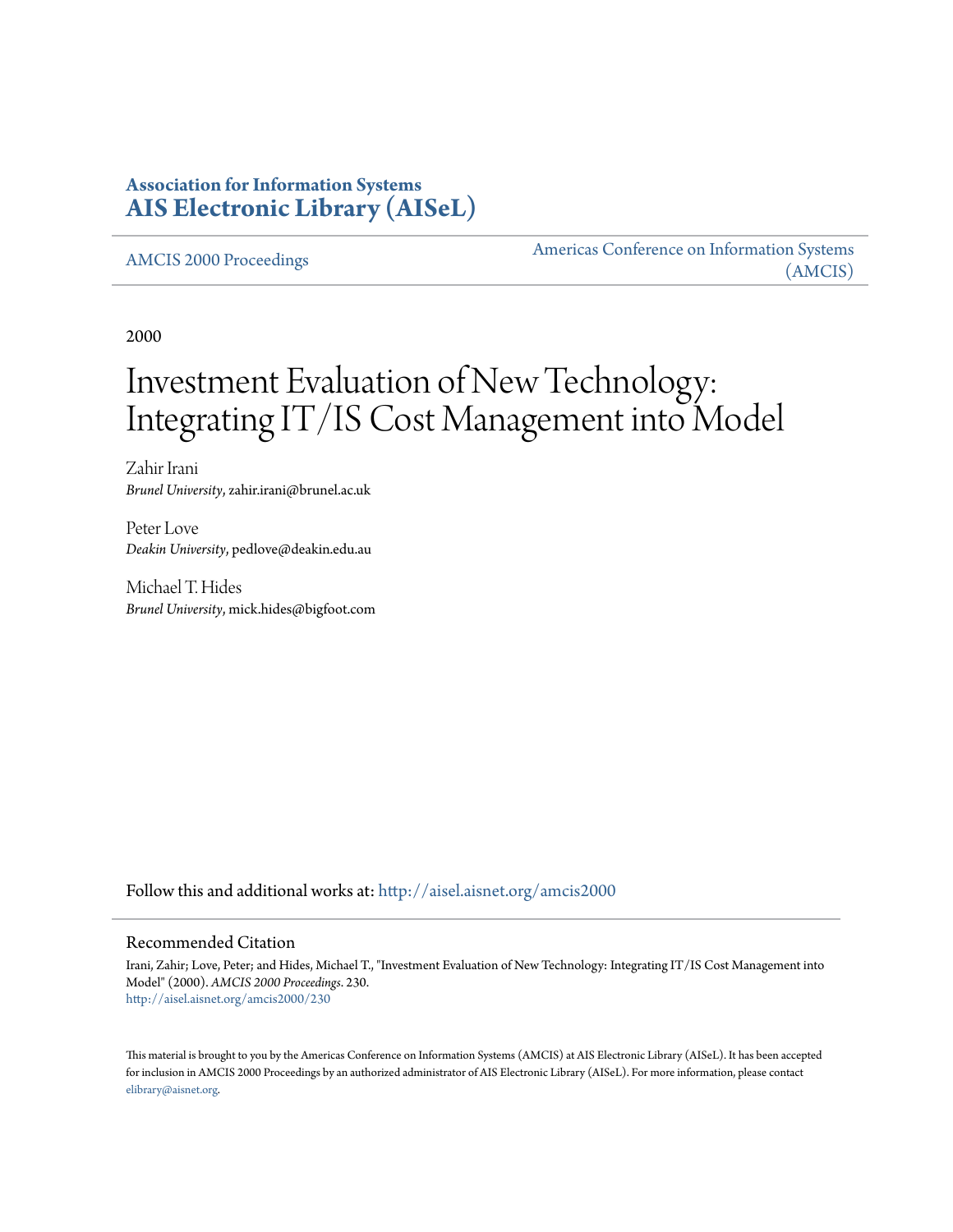# **Investment Evaluation of New Technology: Integrating IT/IS Cost Management into Model**

Zahir Irani, Department of Information Systems and Computing, Brunel University, Zahir.Irani@brunel.ac.uk Peter E.D. Love, School of Architecture and Building, Deakin University Pedlove@deakin.edu.au Michael T. Hides, Department of Information Systems and Computing, Brunel University, mick.hides@bigfoot.com

#### **Abstract**

The inability of managers to determine the true costs of deploying Information Technology (IT)/Information System are considered attributable to a lack of knowledge and understanding of what constitutes an IT/IS related cost. In developing a deeper understanding of such costs and their respective taxonomies, the presented work in progress offers a conceptual model that is underpinned by a hypothesis. As a result, the proposed model can be used to support those firms seeking a rigorous cost evaluation.

## **Introduction**

If firms are to harness the full potential of IT/IS then they must identify and evaluate the significance and impact of their direct and indirect costs. A motivation for this is that investments in IT/IS are increasingly complex and involve many stakeholders internal and external to an organisation. As such, deploying IT/IS is no longer a trivial matter limited to direct costs alone but instead, forms a considerable part of a firms' capital expenditure and comprises of a wide variety of indirect human and organisational costs. In supporting investment decision makers, during the IT/IS evaluation process, this paper presents a conceptual model that is underpinning a research proposition, as part of on-going research to develop a robust holistic evaluation model.

## **Cost Management of IT/IS**

It is considered widespread practice during the investment decision making process to account for the upper estimates for costs and the lower estimates for benefits (Hogbin and Thomas, 1994). However, this heuristic appears *not* to be solving the problem of IT/IS projects running over budget, as much of the problem lies in management *not* fully understanding cost portfolios. Such claims are substantiated with empirical evidence presented by Ezingeard et al*.,* (1999) and Irani (1998).

# *Direct Costs*

Direct costs are those that can be attributed to the implementation and operation of IT, which are typically the focus of senior managers. Although, these costs often go beyond the initial user specification of the information system.

# *Indirect Costs*

As hardware costs continue to fall in price, Wheatley (1997) predicts that IT-related human and organisational costs are set to rise. Strassmann (1992) concluded that at the US Department of Defence, for every \$1 spent on IT and associated equipment, a further \$7 needed to be spent on softer human and organisational issues. Hochstrasser (1992) suggests that human and organisational costs are rarely budgeted for in IT/IS investment proposals, which may partially explain the phenomenon of cost-creep. As a result, indirect costs can therefore be categorised as human and organisational factors (Hochstrasser, 1992; Irani et al*.,* 1997).

## **Integrating IT/IS Cost Management into Conceptual Model**

The model presented in Figure 1 has been derived from the literature, practitioners' insights, and the authors' experiences. The authors' particular interests' centre on the importance of human and organisational cost issues, with Love et al., (2000) focusing on the broader social constructs and *other* taxonomies of the model.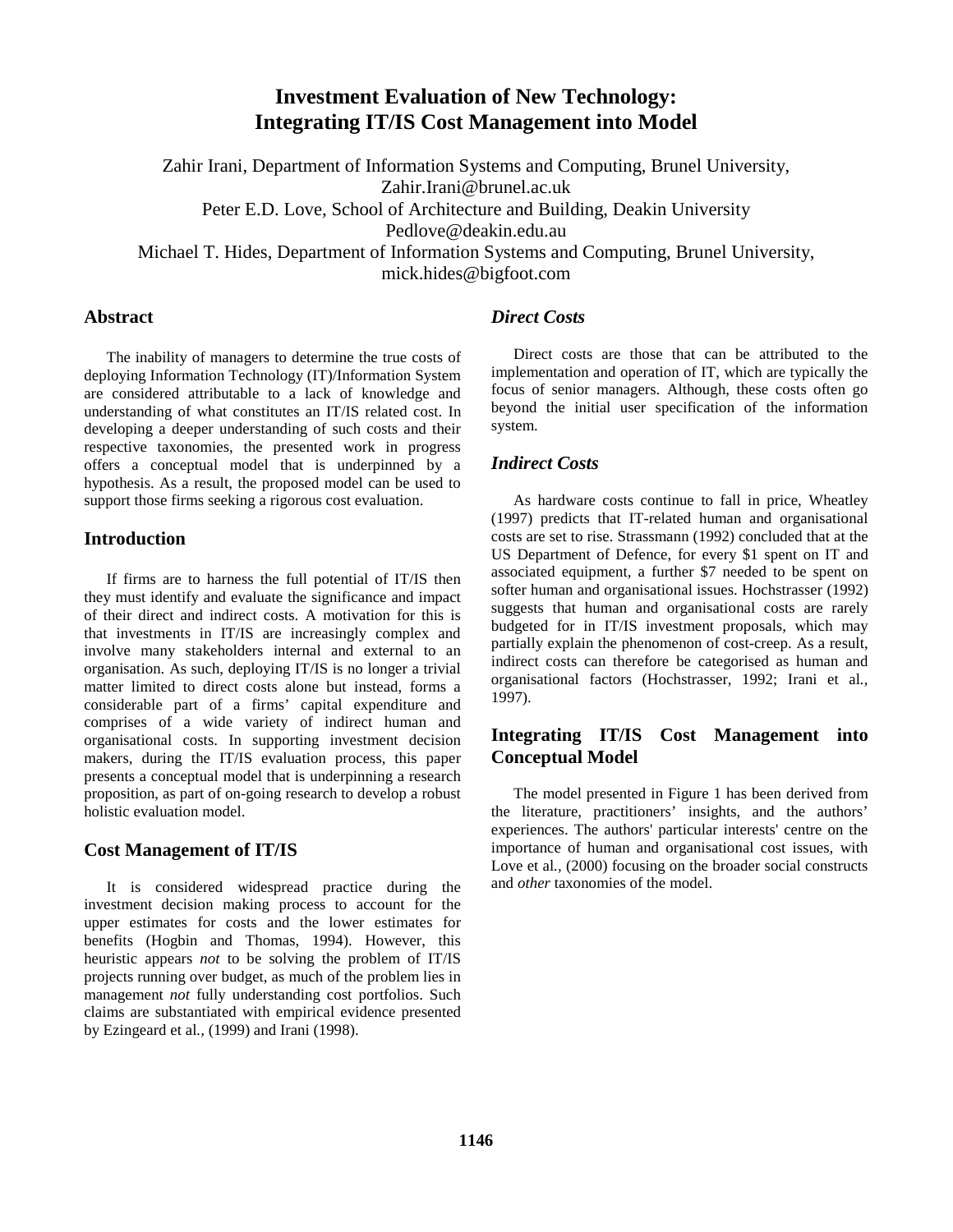Figure 1 Conceptual Model For Investment Evaluation of New Technology



# **IT/IS Cost Portfolios Embedded in the Proposed Conceptual Model**

Price Waterhouse (1991) suggests an interesting reason *why* a rigorous cost analysis process is essential for proactive management. It is argued that in a *recessionar*y climate, a concern for cost savings and quick returns might be sought, through applying IT/IS for the purpose of cost cutting. However, this could pressurise proponents of the project into neglecting a rigorous cost analysis, in way for the perceived need to adopt IT/IS for the purpose of reducing organisational costs.

Ironically, without a rigorous costing process, IT/IS may actually add substantial cost to the organisation before any savings are made, or that the total cost of the project may even exceed the expected benefits sought. Hence, justifying the need for a rigorous cost analysis process, and for taxonomies of cost factors. The need for a holistic analysis of cost implications is exemplified by Farbey et al*.*, (1993), who report the detrimental consequences of project champions; project leaders who are totally committed towards the success of an investment, and who often ignore the *full* cost implications of their investments. This is further complicated through including optimistic estimates of benefits and savings within the projects' proposal. The failure of a project leader to identify the *full* cost implications of IT/IS investments such as MRPII (Manufacturing Resource Planning) or ERP (Enterprise Resource Planning), which typically have high running costs, can seriously limit the *success* of the project. Indeed, there are significant indirect costs (human and organisation) that need acknowledging during the justification process (Irani, 1998). Furthermore, neglecting the holistic (direct and indirect) costs associated with IT/IS, when combined with over optimistic estimates of benefits and savings, may result in several years of extra use, to achieve expected financial returns. As a result, rendering the use of outdated technology to recover earlier investments and thus, having a possible affect on organisational competitiveness. Clearly, the acknowledgement of as many project cost implications as possible, will help present a much more realistic 'picture' of the projects' viability, and increase it's manageability. Hence, based on the above presentation of cost portfolios: direct and indirect costs, the following research proposition is proffered:

> *An IT/IS evaluation model that incorporates taxonomies for determining direct and indirect [human and organisational] costs can significantly improve the effectiveness of the investment decision making process.*

This proposition suggests that the costs associated with IT/IS can and should be classified as direct and indirect: human and organisational costs. As such, integrating costs taxonomies into the decision making and evaluation process.

# **Concluding Comments**

The importance of establishing taxonomies that take into consideration human and organisational aspects is a significant departure from the conventional approaches used to evaluate technological systems. By taking a stakeholder perspective it is suggested that the process of investment and implementation of IT should be driven by the organisations capability, the level of competency available and the inherent culture, values and level of experience that is available. When considering IS investment it is no longer appropriate to include only conventional, economically based costs as the justification process needs to focus on variety of benefits at the strategic, tactical and operational level. The proposed conceptual model will guide the authors in developing a robust holistic evaluation model that will improve the effectiveness of the IT/IS justification process.

## **Acknowledgements**

The authors also would like to acknowledge the financial support provided by the Australian Research Council and the Engineering and Physical Sciences Research Council (EPSRC), UK Grant ref: [GR/M95066].

## **References**

Ezingeard, J-N., Irani, Z. and Race, P. "Assessing the value and cost implications of manufacturing information and data systems: An empirical study," *European Journal of Information Systems* (7**:**4), 1999, pp. 252-260.